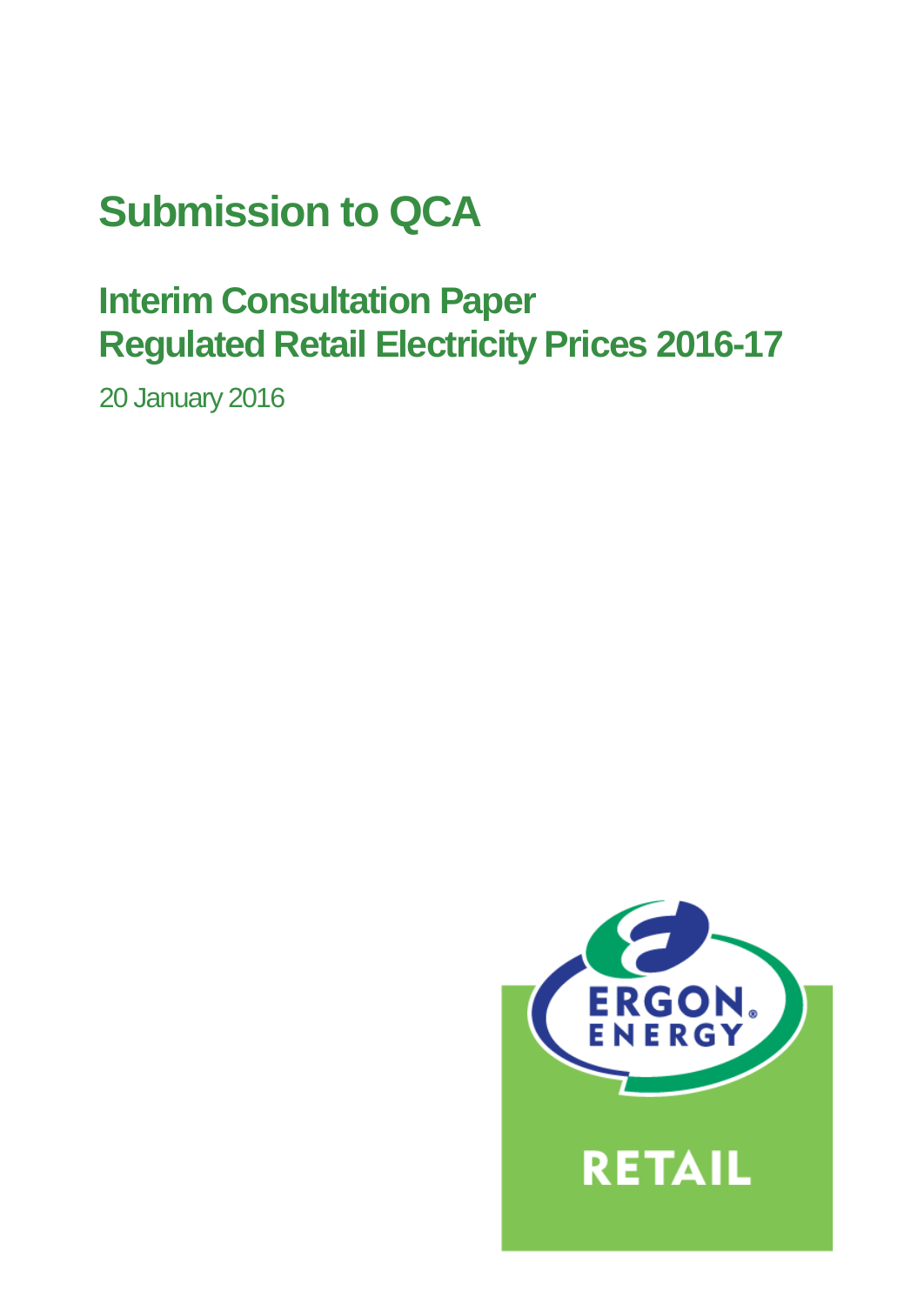## **BACKGROUND**

Ergon Energy Queensland Pty Ltd (EEQ) welcomes the opportunity to provide comment on the Queensland Competition Authority's (QCA's) Interim Consultation Paper on Regulated Retail Electricity Prices for 2016-17.

EEQ is a regional Queensland company that provides electricity to more than 700,000 homes and businesses and helps regional Queenslanders manage their energy consumption. It has a team of people servicing regional Queensland customers from contact centres and offices located in Townsville, Rockhampton, Maryborough and Brisbane. It also supports communities by providing regional jobs and engaging in community partnerships with organisations such as the Royal Flying Doctor Service.

EEQ acknowledges the increasing pressure electricity prices are placing on its customers' household budgets and businesses and support activity to create a cost-competitive market.

Customer hardship has become a significant issue for Ergon Retail's customers. Relevant reporting to the QCA between December 2013 and June 2015 shows the number of customers in our hardship program has more than doubled.

Ergon Retail has had a dedicated team assisting customers in hardship since 2006. This team's activity has increased with the demand for the program. Our focus is to assist customers to move out of hardship and into a position where their cost of electricity is sustainable and does not put pressure on family budgets.

This has required significant effort and resources to understand how our customers can better use their electricity and manage their financial circumstances. Funding costs have also increased to cover the extra time customers are now taking to pay their bills.

Beyond direct assistance provided to customers, Ergon Retail has partnered with community organisations to provide greater access to our programs. This effort and engagement has had positive results with the number of customers in our hardship program beginning to decline. However, affordability remains a key issue for both our customers and our business resulting in increasing operating costs, bad debt expenses and funding costs.

Ergon Retail will continue to assist customers in need. We have invested heavily in our people and customer service infrastructure to improve these vital programs and educate customers to better manage their electricity supply.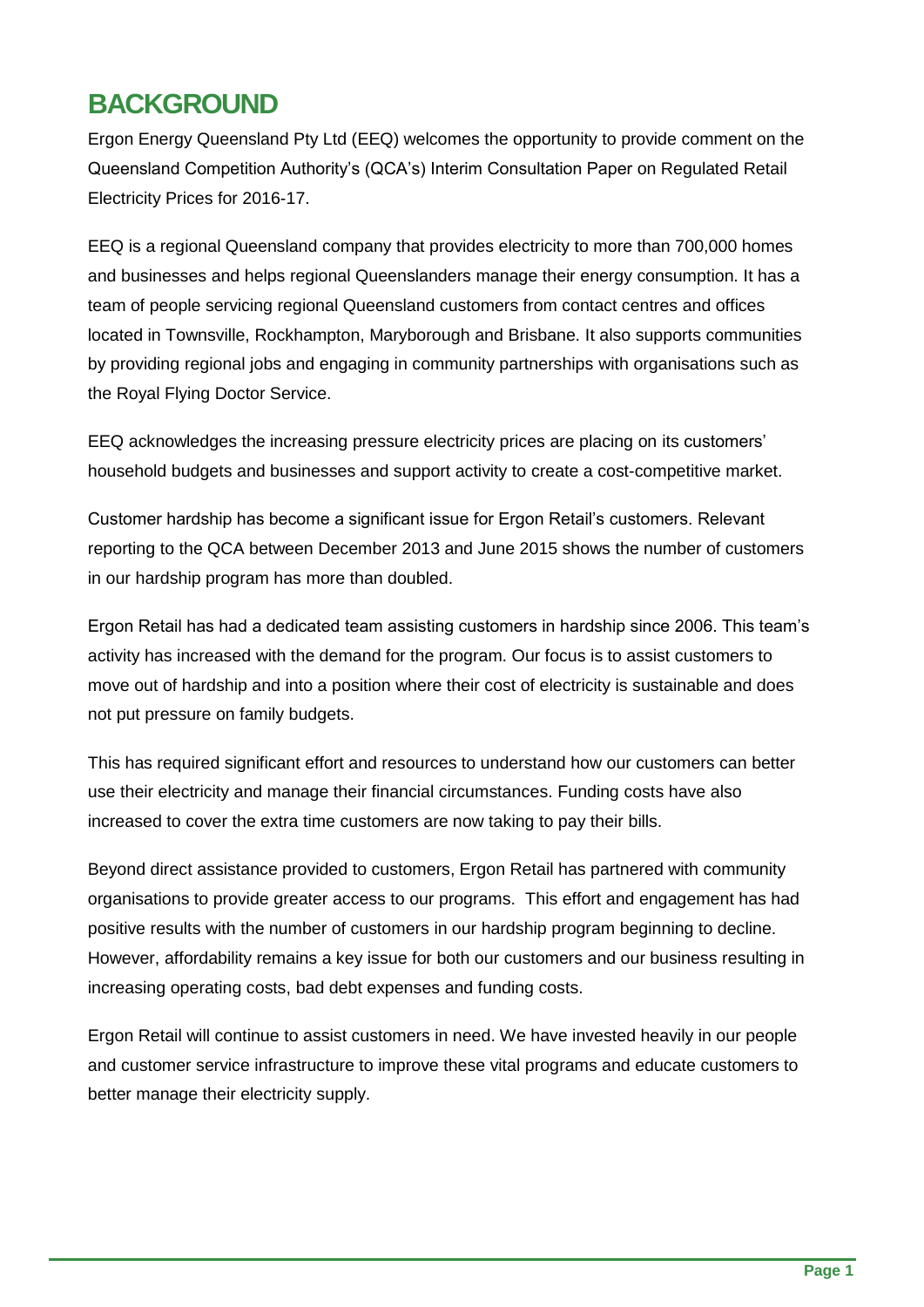Ergon Retail also acknowledges the challenges that exist around the Uniform Tariff Policy (UTP) with the removal of regulated prices in South East Queensland on 1 July 2016 and looks forward to the draft recommendations of the Queensland Productivity Commission in late January 2016.

EEQ also believes the requirements of the Delegation assist in ensuring that it remains on the pathway to achieve a competitive electricity market in regional Queensland at a future point. EEQ also continues to advocate for a consistent approach to pricing so that it continues to transition along this path. EEQ supports the QCA using a consistent methodology for pricing for 2016-17 as used in 2015-16, with some exceptions where it believes the current methodology has had unintended consequences. EEQ also supports tariff options that enable customers to respond to price signals and empower them to take control of their energy costs either by load shifting or reducing total consumption. EEQ supports enabling its customers to have, where possible, choice in selecting a regulated tariff that best suits their business or home lifestyle and allows them to best manage their energy costs.

In the remainder of this submission, EEQ has provided direct responses to questions posed by the QCA in its Interim Consultation Paper.

EEQ welcomes the opportunity to discuss any aspects of this submission or to provide further information directly to the QCA.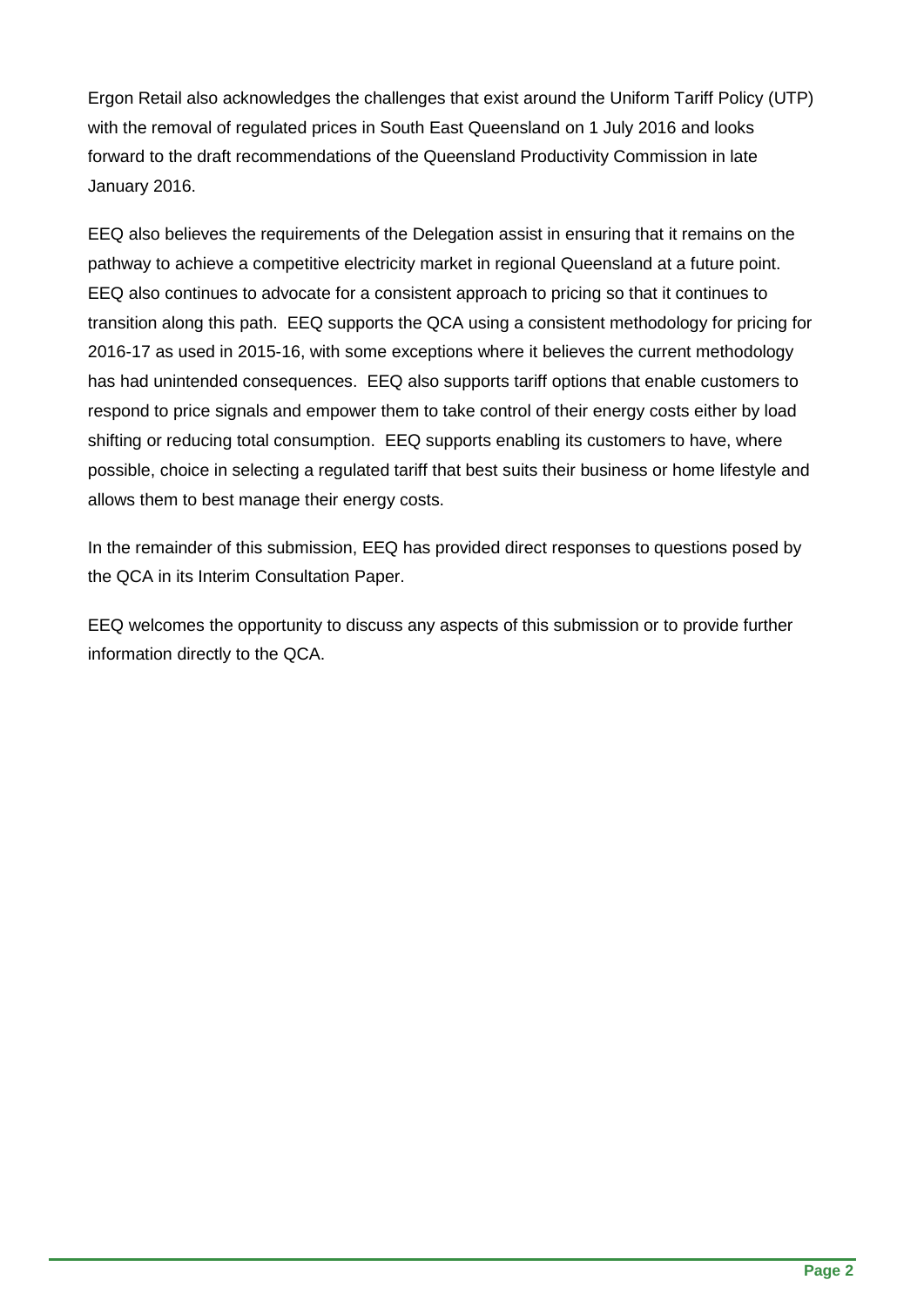## **Section 2 - Legislative Requirements and Pricing Framework**

#### **Consultation Questions – Pricing Framework**

- For residential and small business customers, should we maintain the 2015–16 approach, which is to keep notified prices at south east Queensland levels, but use Ergon Distribution's tariff structures for time-of-use and demand tariffs? Why?
- For large business customers, should we maintain the 2015–16 approach, which is to base notified prices on regional Queensland costs? Why?

#### Response

EEQ supports notified prices for residential and small business customers in regional Queensland continuing to be based on a reasonable expectation of south east Queensland price levels while using Ergon Distribution's tariff structures for time-of-use and demand tariffs.

EEQ agrees that such an approach is consistent with the UTP and the delegation.

For large customers, EEQ supports the continued use of regional Queensland costs as the basis of notified prices for these customers. This ensures consistency in the approach that has been in place since 2012 and provides certainty to customers and market participants. EEQ addresses the specific cost components of tariffs further in the sections below.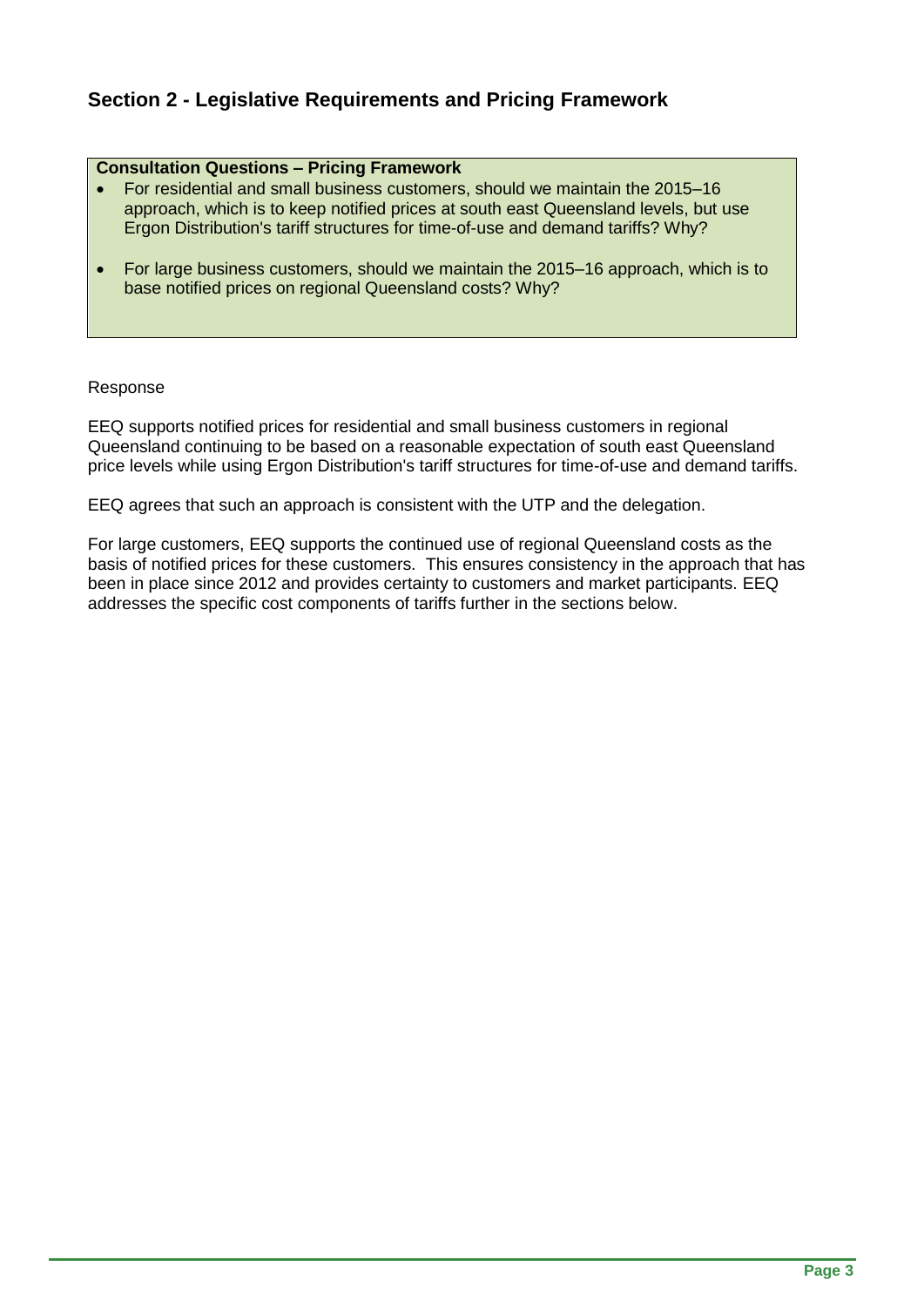## **Section 3 – Network Costs**

#### **Consultation Questions – Network Costs**

 Should we use Energex's tariff structures as the basis for retail tariffs for residential and small business customers?

Strategic framework/ risk framework.

- Alternatively, should we use Ergon Distribution's tariff structures for some or all retail tariffs for residential and small business customers? If so, how should Ergon Distribution tariffs be adjusted to reflect the uniform tariff policy?
- Should we use Ergon Distribution's tariff structures as the basis for retail tariffs for large business, and street lighting, customers?
- Are there any other issues we should consider?

#### Response

EEQ supports the use of Energex's network tariff costs and structures for the residential and small business tariffs, with the exception of Tariffs 12A, 14, 22A and 24, as per the delegation.

EEQ continues to support the use of Ergon Distribution's network tariff structures for the Time of Use Energy (Tariffs 12A & 22A) and Demand (Tariffs 14 & 24) retail tariffs. EEQ also agrees that it is appropriate for Ergon Distribution's tariff structures to remain as the basis of retail tariffs for large business and street lighting customers, and that the rates are based on Ergon Distribution's East Transmission Zone 1 prices.

EEQ also supports the on-going alignment of the network tariff terms and conditions with the retail tariff terms and conditions. Specifically, EEQ supports the QCA's decision that customers can only change retail tariffs once every twelve months for the reasons outlined in the 2015-16 Final Determination.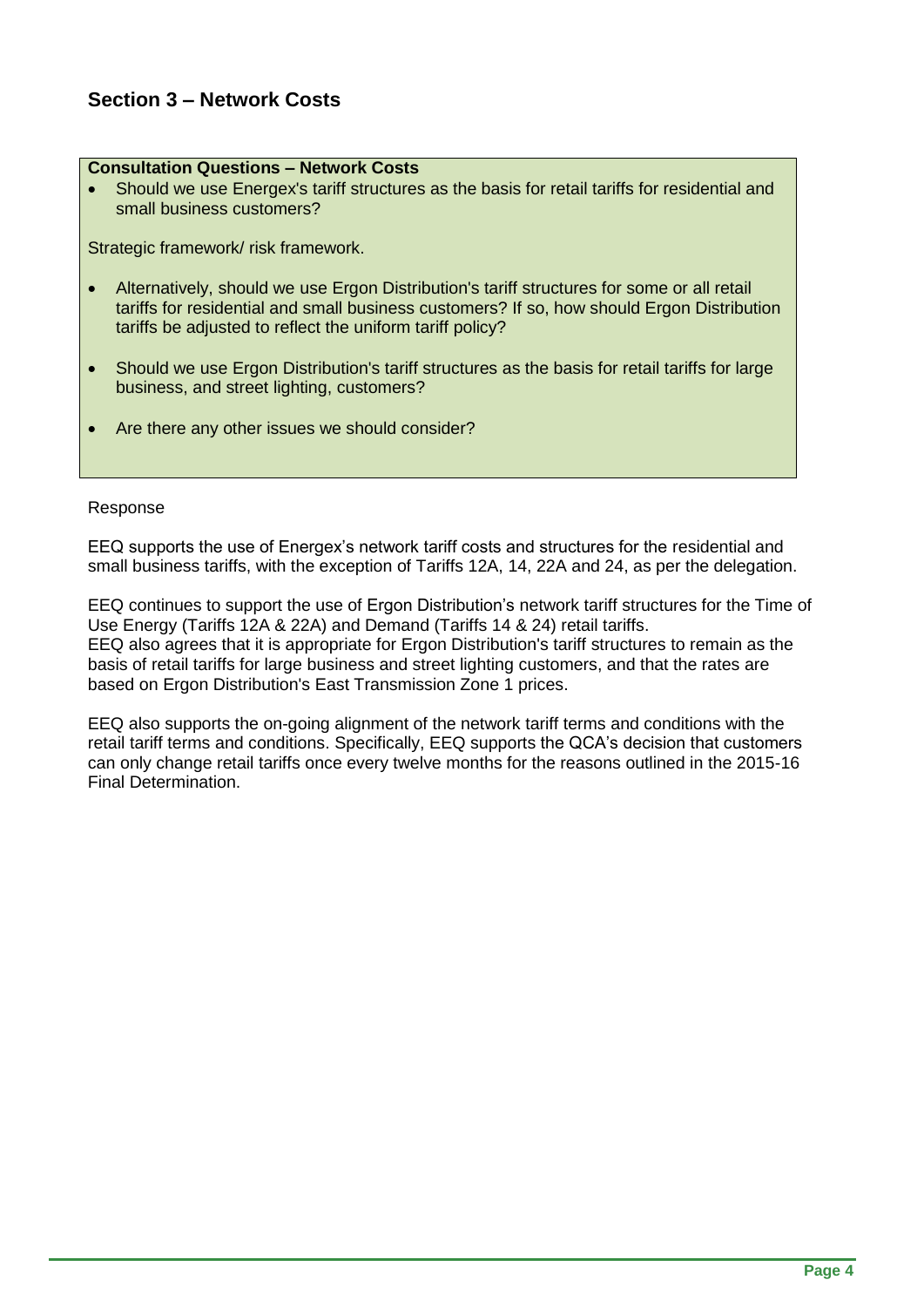## **Section 4 – Energy Costs**

#### **Consultation Questions – Energy Costs**

- Is there any new information available to suggest alternative approaches to those used in the 2015-16 determination might be more appropriate?
- What improvements could be made to the current approaches?
- Should prudential costs be removed from retail operating costs and accounted for as part of energy costs?
- Are there any other issues we should consider when estimating energy costs?

#### Response

EEQ continues to support the QCA's approach to determining wholesale energy costs, in particular, continuation of the hedging-based approach applied in a consistent methodology.

EEQ supports a market based approach for determining LRET Costs. However, the ACIL Allen methodology does not adequately consider the policy uncertainty that has clearly been present since the RET Review commenced in 2014 and the subsequent impact on prices.

For an electricity retailer the risk that the scheme might be abolished altogether meant that there were real risks in buying certificates for more than the 2014 surrender requirements.

Many retailers would have delayed buying certificates for 2015 and 2016 requirements until there was more certainty over the future of the scheme. In particular, the period of very low LRET prices from February 2014 to February 2015 during the RET review period should be considered a period of market disruption and not given equal weight to other more stable market periods.

EEQ suggests that LRET prices during this period of market disruption not be used for determining the LRET costs for an electricity retailer for 2016-17.

Current market prices are now well above the LRET costs suggested in the draft determination and are more representative of the LRET costs of an electricity retailer for these years.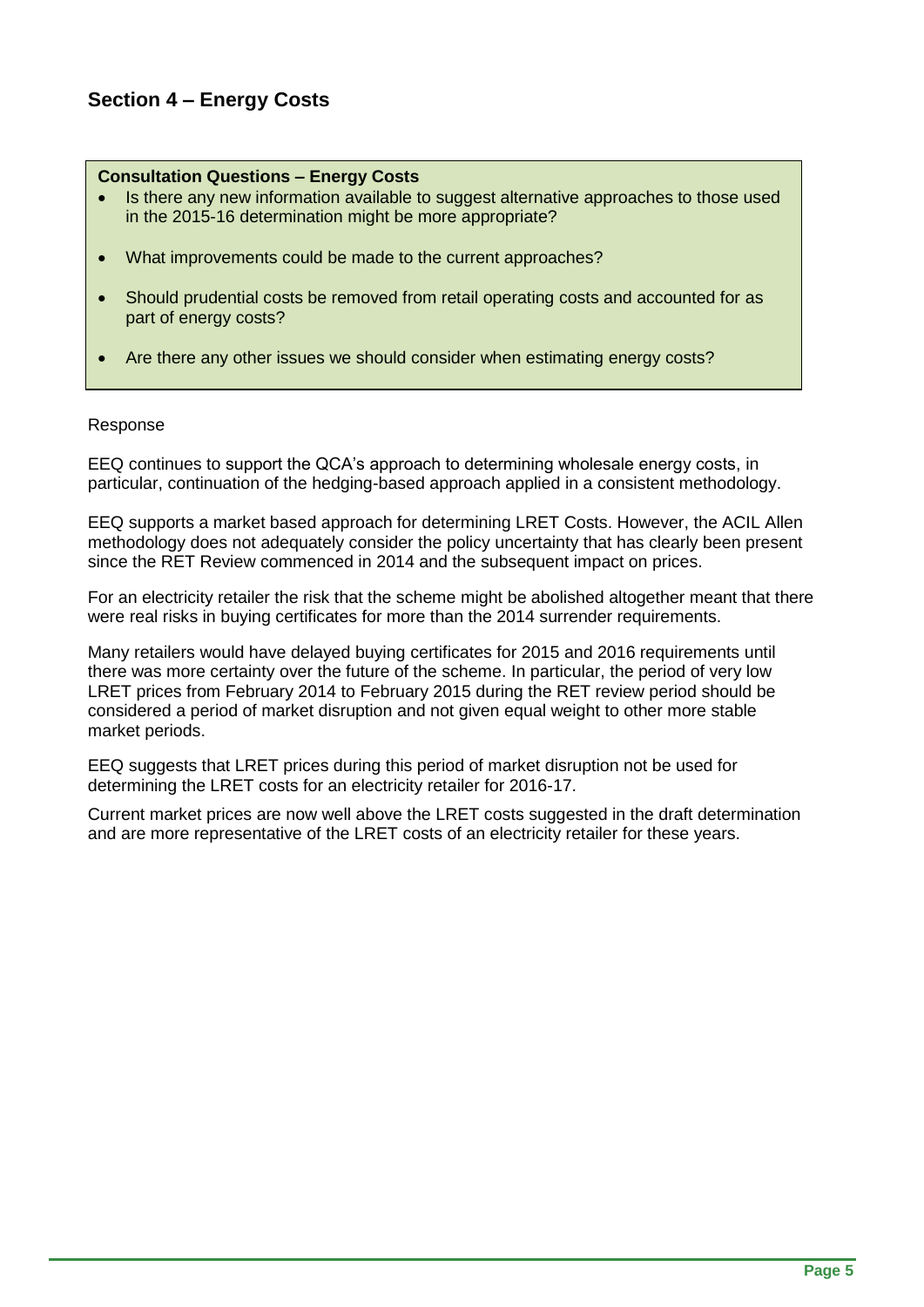## **Section 5 - Retail Costs**

#### **Consultation Questions - How to define a 'representative' retailer**

- Is the QCA's current definition of a representative retailer appropriate?
- Are there any alternative definitions the QCA should consider?

#### Response

EEQ's view is that that the QCA's definition of a representative retailer adequately represents the characteristics of an entity in the context of the historical market and regulatory environment. However, EEQ's view is that the definition should be expanded to include emerging trends in these areas.

The continued penetration of solar and the commercial potential of other distributed technologies (namely small storage systems) are giving rise to new business costs and risks. This is demonstrated by the development of discrete business units by major incumbent retailers that focus solely on the development and sale of these products.

EEQ suggests that it is appropriate to incorporate some specific recognition of emerging technologies within the representative retailer definition as they have the potential to significantly impact a retailer's risk profile and expenditure characteristics and hence efficient returns and customer margins.

Continuing market reform within Queensland is likely to change the practical application of notified tariff prices. The Government's intention to deregulate prices for small customers in south east Queensland from 1 July 2016 means that only regional Queensland customers will be eligible for notified prices.

It is appropriate for the representative retailer definition to recognise some of the unique characteristics of the regional Queensland operating environment. These characteristics include:

- the imperative to service remote and isolated customers
- affordability issues faced by regional and remote customers
- policy mechanisms such as the delivery of drought relief programs and the CSO

Additionally, there are a number of National Electricity Market (NEM) wide reforms that require increased consideration by all retailers.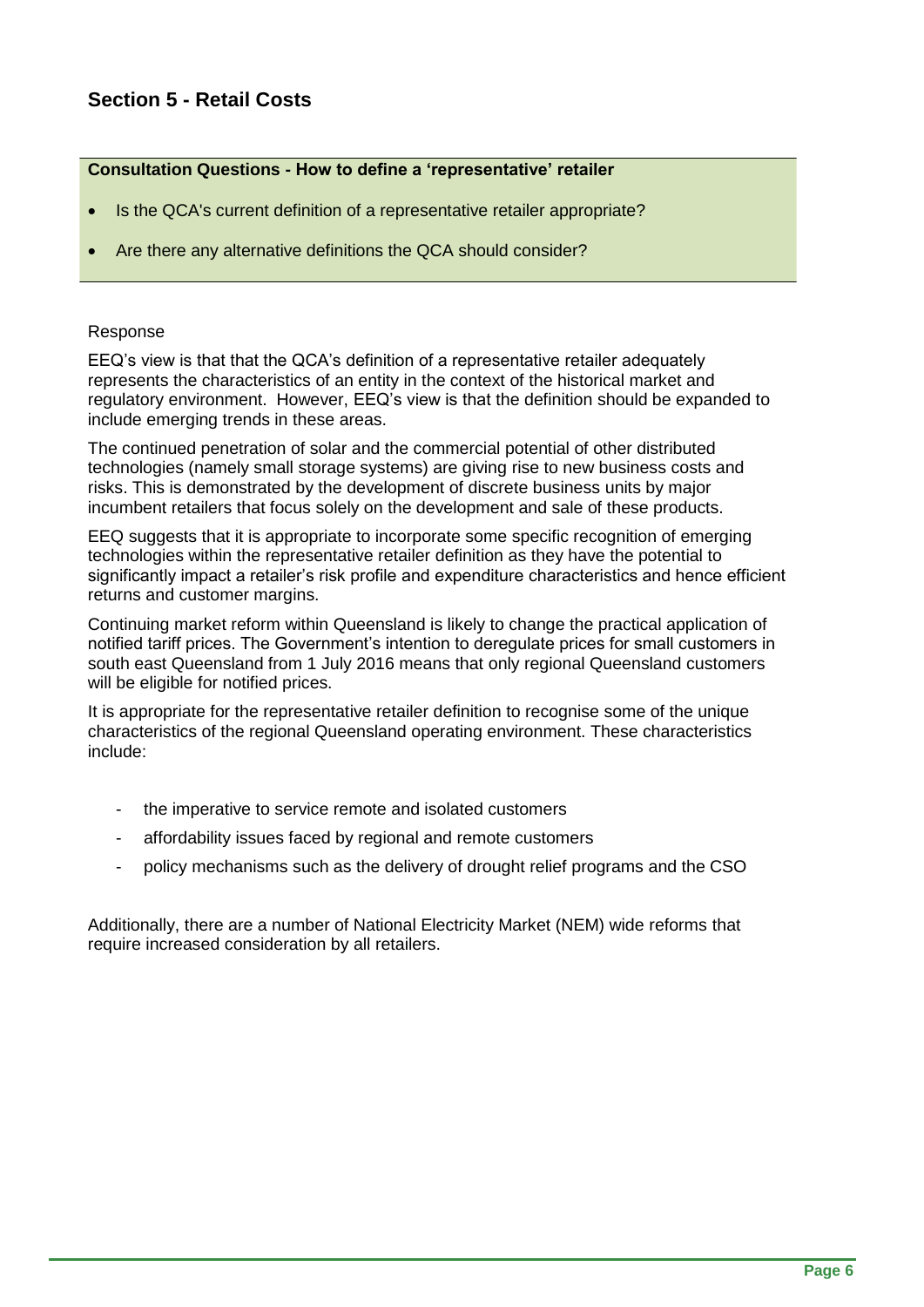#### **Consultation Questions - Estimating retail operating costs**

- Are ACIL Allen's proposed methods appropriate for estimating efficient ROC allowances?
- Are there any alternative estimation methods the QCA and ACIL Allen should consider?
- What costs should be considered as part of the ROC allowance? What costs should be excluded and why?

#### Response

EEQ agrees with the AEMC's best practice methodology for estimating efficient ROC costs.

It is noted that in the past, the AEMC has recommended to use both benchmarking and a bottom-up assessment to estimate an efficient ROC.<sup>1</sup> Relying solely on a bottom-up approach may not facilitate the estimation of efficient representative retailer ROC. Additionally, the transition to the recently implemented NECF may distort the outcomes of a bottom-up approach.

EEQ supports the continuation of the benchmarking approach employed in 2015/16. As ACIL Allen has clearly stated the intention to use both a benchmarking and bottom-up approach, EEQ requests the QCA give consideration to the continuing evolution of the regulatory and market environment. This should include recognition of the characteristics of the retail electricity supply to regional Queensland when setting prices for 2016-17 and subsequent periods.

EEQ does not consider any alternative methods to estimating ROC need to be considered.

Ergon Retail notes the QCA's 2015-16 determination defined ROC as costs associated with,

- Customer administration
- Call centres
- Corporate overheads
- Billing and revenue collection
- IT systems

-

- Regulatory compliance
- Customer acquisition and retention costs (CARC)

EEQ recommends these costs as a minimum should continue to be included in the ROC allowance.

Regional Queensland customers have high rates of hardship and bad debts driven by affordability issues.

Managing customer hardship and bad debt has a direct impact on Ergon Retail's operating costs. As an example of this the average handling time for a customer call related to hardship is significantly longer than a standard customer call. Extending and improving our customer hardship program has required greater human resources and community engagement expenditure to ensure greater access to the program and higher rates of graduation.

<sup>1</sup> ACIL Allen, *Regulated Retail Prices for 2016-17: Estimating efficient retail operating costs and margin,* December 2015, p 3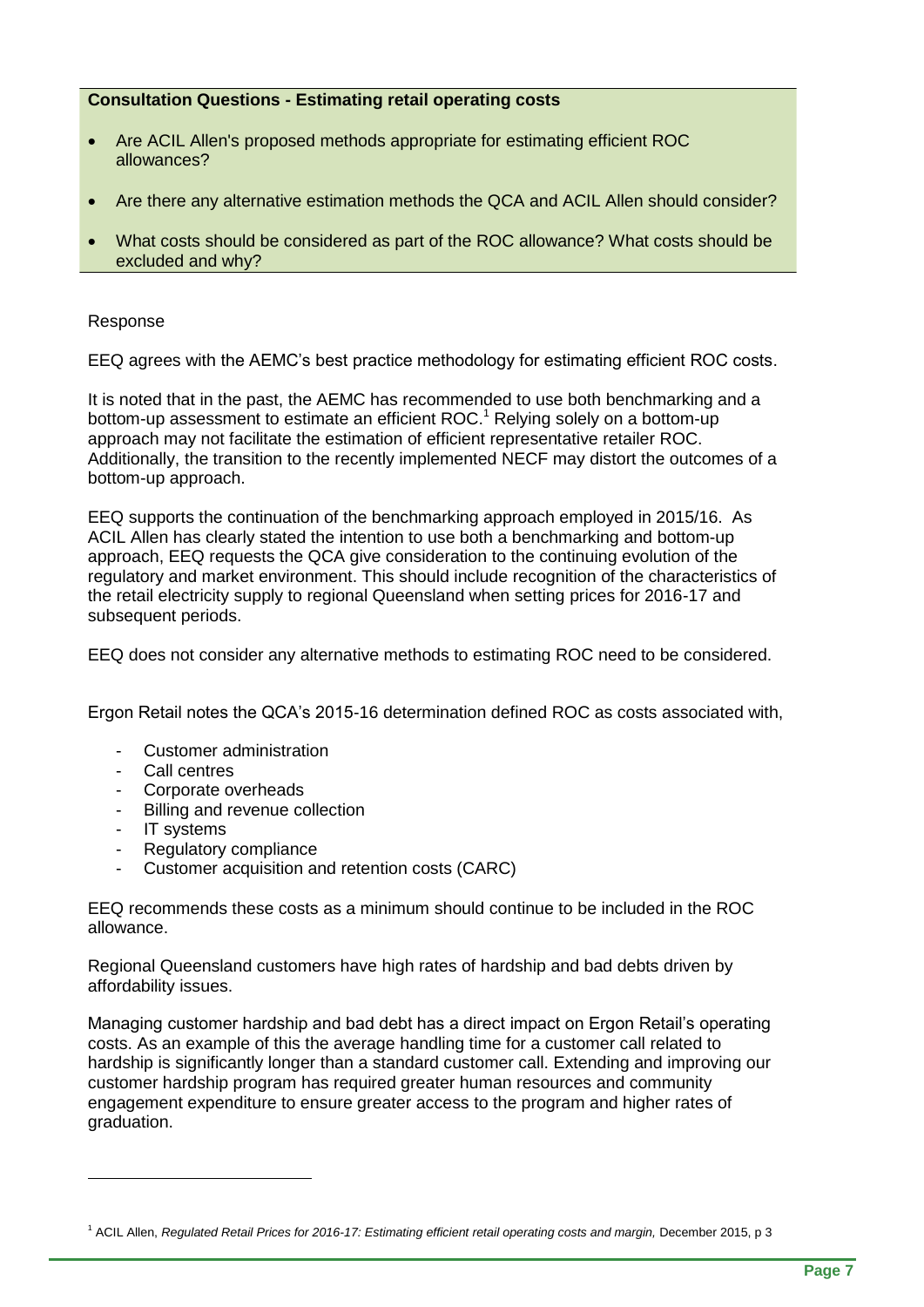Customers are also taking longer to pay their bills resulting in increased working capital funding costs to cover the higher debtor balances.

EEQ requests the QCA take into consideration the high levels of customer hardship in regional Queensland, and the importance of providing support to vulnerable customers when setting the ROC allowance based on a representative retailer.

EEQ acknowledges that the QCA's comments that competition in regional Queensland areas is limited<sup>2</sup>. However, the emergence of non-grid alternatives is changing the nature of ROC (including CARC) by compelling prudent retailers to respond to the changing market dynamics through the development of improved capabilities, and investigation of expanded service offerings.

EEQ strongly supports the maintenance of an allowance for CARC in ROC.

**Consultation Questions - Estimating ROC allowances for large businesses customers**

- Are large and very large customers more costly to serve than small customers? If so, why?
- Should the QCA continue to apply a different ROC allowance for large and very large customers?
- Is ACIL Allen's approach to estimating large customer ROC allowances appropriate? Are there any other estimation methods that should be considered?

#### Response

The requirements of large and very large customers often results in more tailored product offerings and bespoke servicing. This impacts operational activities across multiple functions within a business including,

- Customer administration (call centre specialists and dedicated customer service representatives)
- Trading
- Billing and revenue collection
- **CARC**

-

EEQ supports the approach the QCA employed in its 2015-16 determination of applying discrete ROC allowances for large and very large customers.

EEQ's view is that the benchmarking method used to estimate ROC allowances for large and very large customers as an appropriate approach for the 2015-16 determination.

As stated above EEQ is concerned that relying too heavily on a bottom-up methodology for estimating ROC may distort the estimation of efficient costs. This is true for ROC allowances for both small and large customers.

<sup>2</sup> QCA, *Interim consultation paper: Regulated retail electricity prices for 2016-17,* December 2015, p 13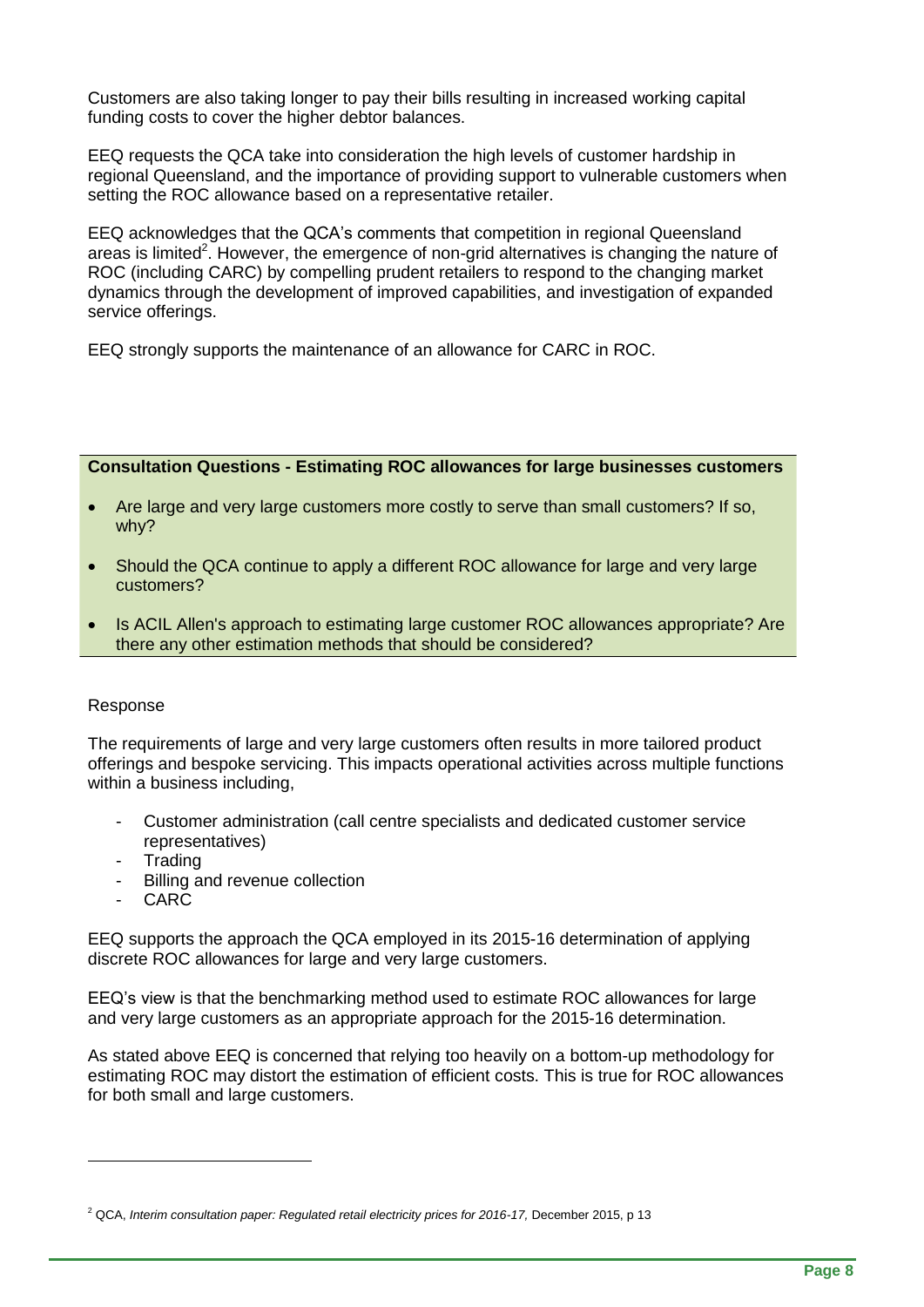#### **Consultation Questions - Applying the ROC to retail tariffs**

- Is the QCA's approach to applying ROC to retail tariffs appropriate? Are there any other approaches we should consider?
- Should the ROC allowance apply to the fixed or variable component of retail tariffs or some combination of the two?

#### Response

EEQ supports the principle of cost reflectivity, in the application of ROC, to fixed and variable charges. In EEQ's view, a majority of the costs included in the QCA's definition of ROC represent fixed charges. Applying the ROC to the fixed component of notified prices is likely to be the most appropriate approach. However, consideration should be given to the impact of fixed charges on customers with low usage, in particular, those who are vulnerable or experiencing financial hardship.

#### **Consultation Questions - Updating the ROC from year to year**

- How should the QCA update the efficient ROC allowance from year to year?
- How often should the QCA conduct a comprehensive review/re-estimation of the ROC allowance?

#### Response

-

EEQ agrees with the QCA's observation that conducting annual bottom-up reviews of ROC are unlikely to result in a net benefit. A thorough bottom-up approach will provide a solid basis for estimating ROC however, as stated above, EEQ has some reservations about the ability of retailers to provide the data requested by ACIL Allen in conducting its review.

EEQ suggests the results of the bottom-up analysis for the 2016-17 determination should be used to corroborate the benchmarked ROC estimate, rather than providing a basis for benchmarking ROC in future determinations. This will enable the QCA to determine the usefulness of the bottom-up approach for conducting comprehensive ROC reviews in future years.

The QCA reference an argument that retailers should become more efficient over time and the potential for an 'X'-factor to be incorporated into an annual escalation factor<sup>3</sup>. EEQ agrees that a prudent operator will become more efficient over time but only to the extent that their operating environment remains reasonably stable.

Emerging trends in non-traditional products combined with a developing regulatory environment is resulting in fundamental changes to retail operating models.

EEQ's view is that these influences will persist at least in the medium term. This will make it extremely difficult to realise productivity gains that may otherwise be achievable in stable market environments.

EEQ suggests the QCA conduct a comprehensive review of the ROC allowance at intervals of three years or where there are material and definitive changes to retailer costs, regulatory

<sup>3</sup> QCA, *Interim consultation paper: Regulated retail electricity prices for 2016-17,* December 2015, p 17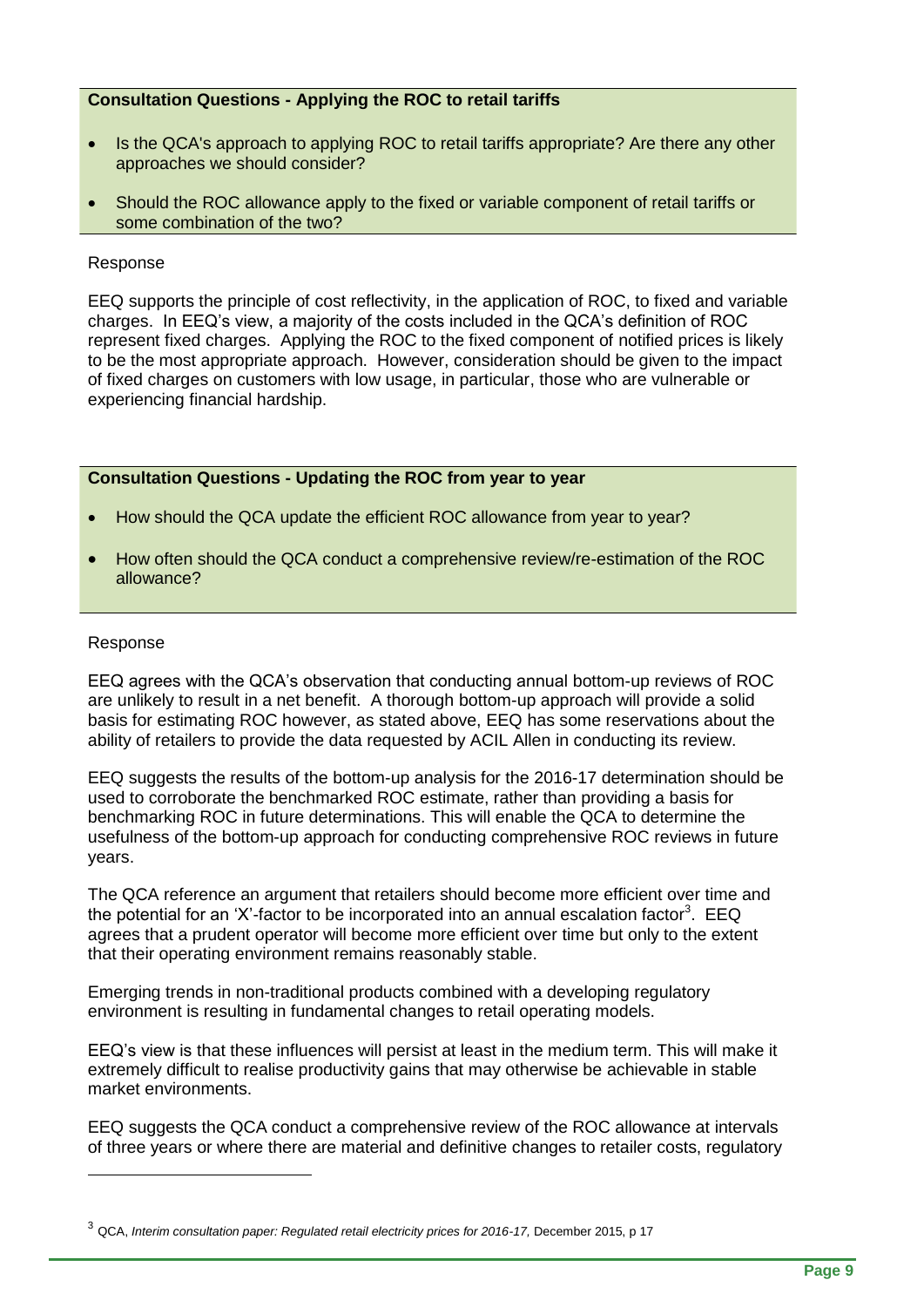frameworks or market characteristics.

It is noted IPART undertook a comprehensive review every three years as part of price setting for regulated retail tariffs in NSW<sup>4</sup>.

In the absence of these changes, or during times of some transition and uncertainty, supporting a benchmarking approach with some reported retailer data is likely to provide a robust result.

#### **Consultation Questions - How to estimate the retail margin**

- Is ACIL Allen's proposed approach to estimating retail margins appropriate?
- Are there any other methods to consider for estimating retail margins?
- What risks should be compensated for through the margin, and what risks should not?

#### Response

-

ACIL Allen proposes to use a combination of bottom-up and benchmarking methods in estimating margins<sup>5</sup>.

EEQ generally supports ACIL Allen's approach to estimating retail margin. EEQ does however acknowledge, and agree with the concerns raised by other market participants, that a bottom-up approach may have some practical barriers to being an effective method of estimating ROC and margin.

EEQ's view is that changes in the regulatory and market environment may inhibit the application of a benchmarking approach.

If ACIL Allen intends to use the margins of retail businesses from other utility sectors consistent with the approach undertaken to estimate retail margins in  $NSW<sup>6</sup>$  - this may not adequately reflect risks associated with disruptive emerging technologies and new regulatory constraints.

EEQ does not believe any alternative methods to estimating retail margin need to be considered.

The QCA notes that "the retail margin represents the reward to investors for committing capital to a business and for accepting risks associated with providing retail electricity services"<sup>7</sup>.

As recognised above, emerging technologies are having a significant structural impact on the operating models of electricity retailers and existing regulatory mechanisms. This is changing the risk profile of retailers.

EEQ supports an approach to estimating retail margin that reflects the systematic risks faced by an entity.

<sup>4</sup> IPART, *Review of regulated retail prices and charges for electricity 2013 to 2016,* 2012, p 60

<sup>5</sup> ACIL Allen, *Regulated Retail Prices for 2016-17: Estimating efficient retail operating costs and margin,* December 2015, p 5

<sup>6</sup> SFG Consulting, *Method for estimating retail electricity margins: Draft,* 31 October 2012

<sup>7</sup> QCA, *Interim consultation paper: Regulated retail electricity prices for 2016-17,* December 2015, p 18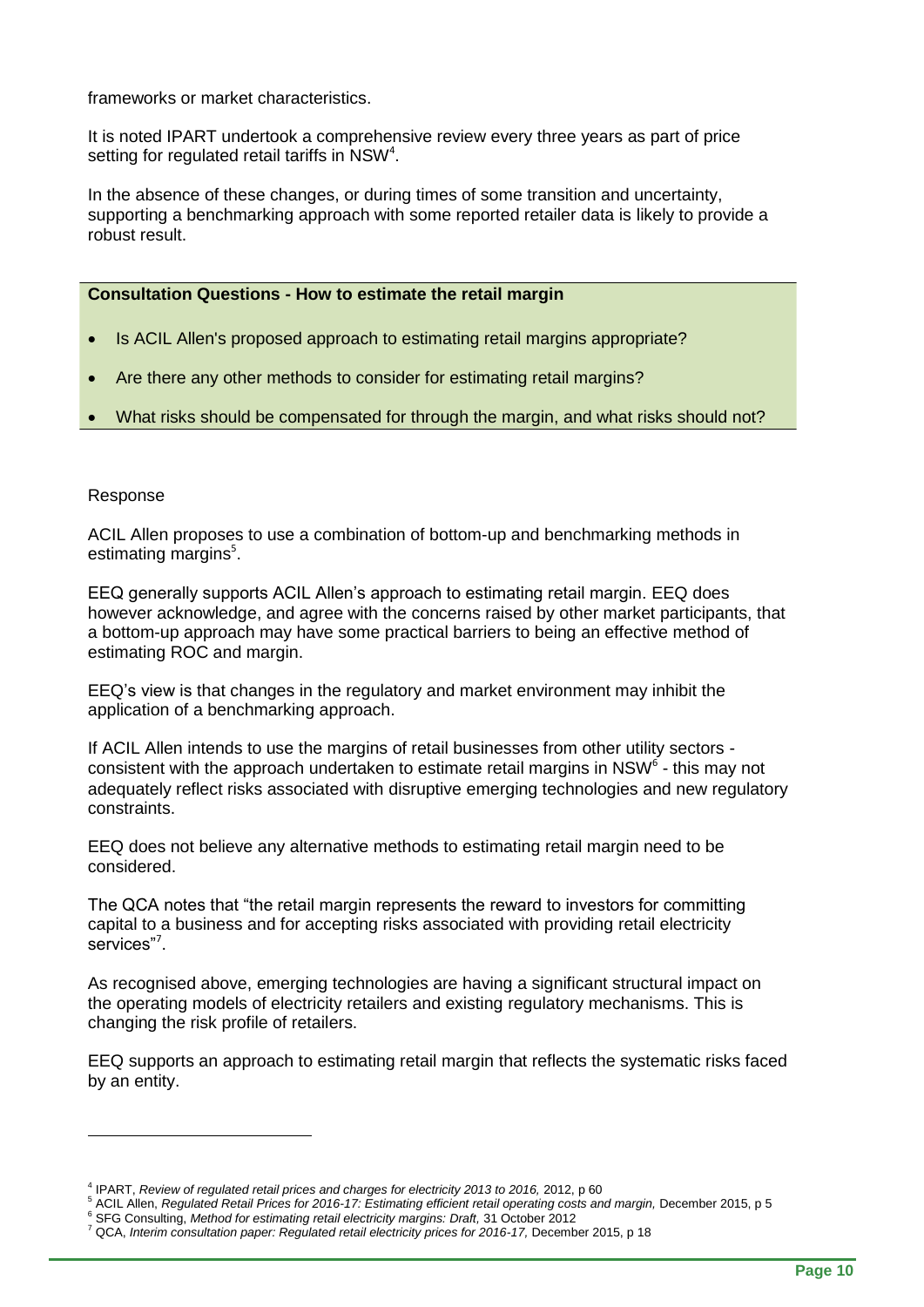EEQ understands that the retail margin to date has been determined on an EBITDA (Earnings before Interest, Tax, Depreciation and Amortisation) basis rather than an EBIT Earnings before Interest and Tax) basis.

While there is no impact on the final retail tariff price, EEQ's view is that an EBIT basis is a more appropriate method for setting the retail margin moving forward, with the Depreciation and Amortisation costs instead being captured in the ROC definition, for the following reasons:

- Many retailers are reducing the number of acquired assets and instead using service arrangement for their systems and required assets (e.g. IT systems, buildings, etc). The reclassification of depreciation and amortisation expenses from retail margin to ROC will assist with future benchmarking process
- Retail margin is not a concept well-understood by consumers and can be easily misinterpreted as simply a profit margin. Changing to an EBIT basis removes the depreciation and amortisation business expenses from the retail margin and lowers the required percentage increase of total costs (which would now include depreciation and amortisation costs)
- The IPART consultant for retail margin, SFG Consulting, has historically reported and calculated EBITDA and EBIT margins in all their prior reports. As such, the change should be relative simple for the QCA and ACIL Allen to accommodate

#### **Consultation Questions - Applying retail margin to retail tariffs**

- Is the way we have previously applied the margin to retail tariffs still appropriate?
- Are there any other approaches the QCA should consider?

#### Response

The QCA has previously applied the retail margin as a percentage of total costs - applying the margin equally to the fixed, variable and demand components of tariffs.

EEQ's view is that the way the retail margin has been applied previously is appropriate. Alternative approaches to apply retail margin do not need to be considered at this time.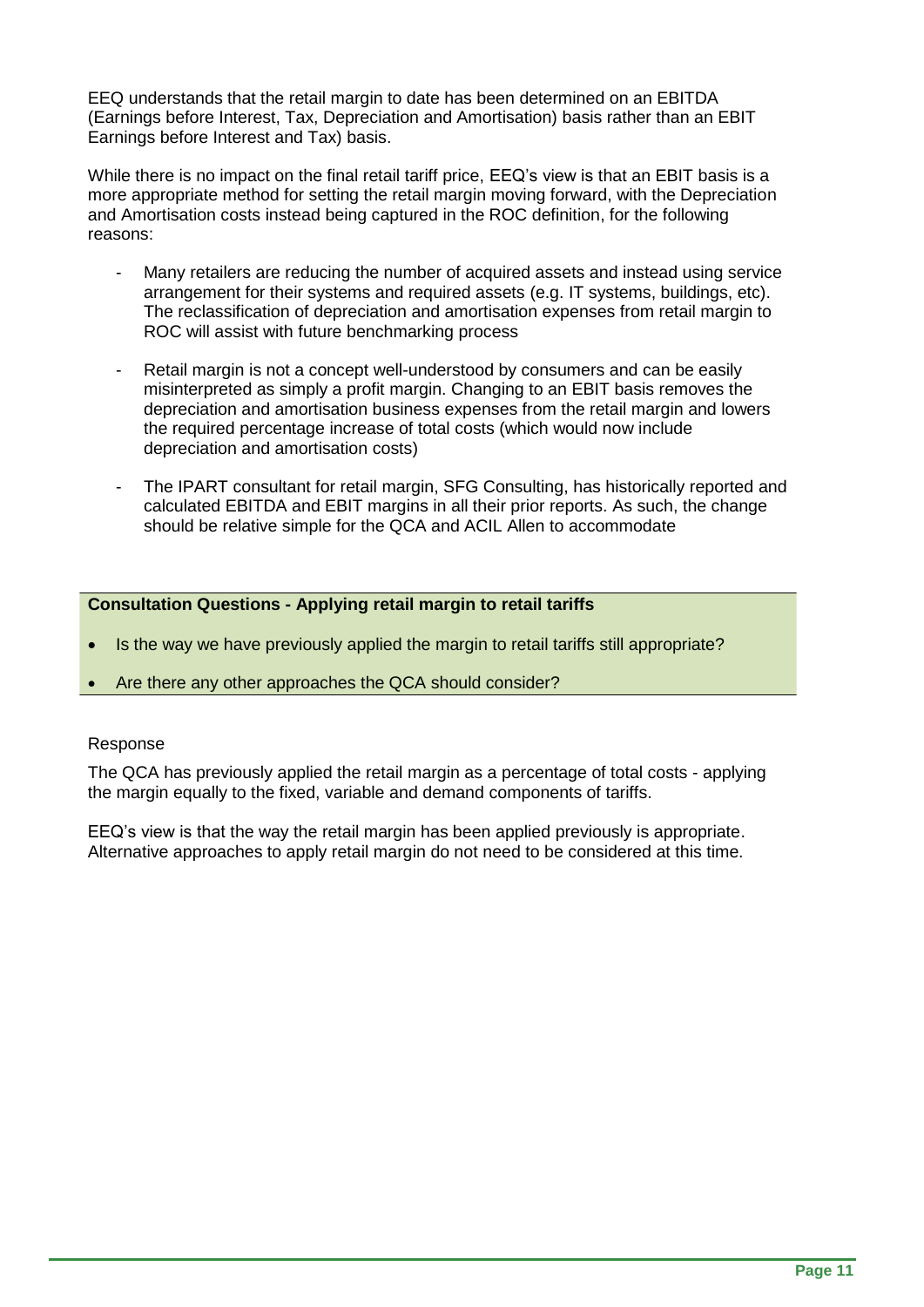### **Section 6 Other Issues**

#### **Consultation Questions - Competition and Headroom**

- Should headroom continue to be included in notified prices for residential and small business customers? Why?
- Should headroom continue to be included in notified prices for large business customers? If so, at what level? If not, why not?
- What other issues should we consider in relation to competition and headroom?

#### Response

EEQ acknowledges that in making its determination, the QCA is required under the *Queensland Electricity Act 1994* to consider competition and National Competition Policy requirements.

EEQ notes that the cover letter to the delegation states:

*"The removal of price regulation for small customers in SEQ removes a reference point for the determination of prices in regional Queensland. In order to maintain consistency with the regulation of prices in previous years, the Government considers that regulated prices in regional Queensland for small customers should broadly reflect the expected prices for customers on standing offers in SEQ."*

Should the QCA seek to adjust the overall notified tariff prices determined using the N+R methodology as a result of the standing offer comparisons in SEQ, EEQ's view is that any adjustments should be solely made to the headroom component rather than recalibrating each component used in the N+R methodology.

#### **Consultation Questions - Pass-through arrangements for 2016-17**

 Should we allow for any pass-through of SRES under- or over-recoveries incurred during 2015–16 into 2016–17 notified prices?

#### Response

EEQ continues to support maintaining the current arrangement for pass through of SRES.